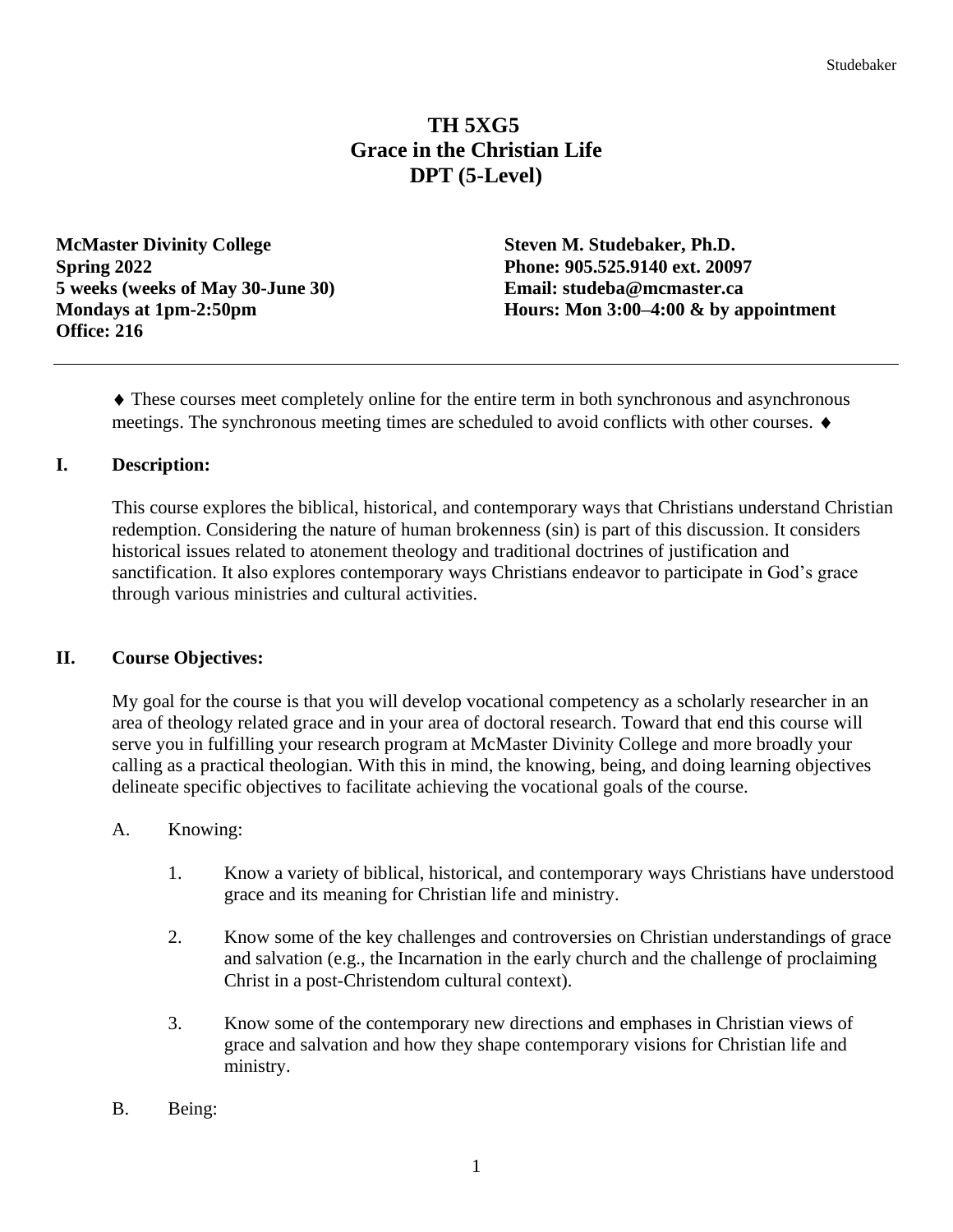- 1. Appreciate that theology is a dynamic and contextual effort to discern appropriate ways to embody the redemption revealed in Jesus Christ.
- 2. Embrace a deeper sense of your own Christian identity and how to live your Christian life vis-à-vis contemporary culture.
- C. Doing:
	- 1. Investigate and write a constructive paper on a biblical theology of grace.
	- 2. Develop an understanding of a Christian theology of grace that is both credible within culture and authentic to the Gospel.
	- 3. Develop skills in academic analysis, writing, and presentation of research.

## **III. Required Text:**

- 1. Gene L. Greene, Stephen T. Pardue, and K. K. Yeo, eds., *So Great a Salvation: Soteriology in the Majority World* (Grand Rapids: Eerdmans, 2017).
- Additional reading may be assigned

## **IV. Course Performance Criteria:**

| Assignment |                      |                     |                | Percent | Due Date |
|------------|----------------------|---------------------|----------------|---------|----------|
| А.         | Seminar              |                     |                | 45%     |          |
|            | 1)                   | Presentation        | 20%            |         | June 13  |
|            | 2)                   | Written submission  | 25%            |         | June 17  |
| <b>B.</b>  | Paper & Presentation |                     |                | 55%     |          |
|            | 1)                   | Presentation (Zoom) | 20%            |         | June 27  |
|            | 2)                   | Paper               | 35%            |         | July 1   |
| C.         | Participation        |                     |                | $X\%$   |          |
|            |                      |                     | $T$ $(1.1000)$ |         |          |

Total: 100%

### **V. Course Outline:**

| <b>Week</b> | <b>Date</b> | <b>Weekly Sessions</b> | <b>Readings &amp;</b> |
|-------------|-------------|------------------------|-----------------------|
|             |             |                        | <b>Assignments</b>    |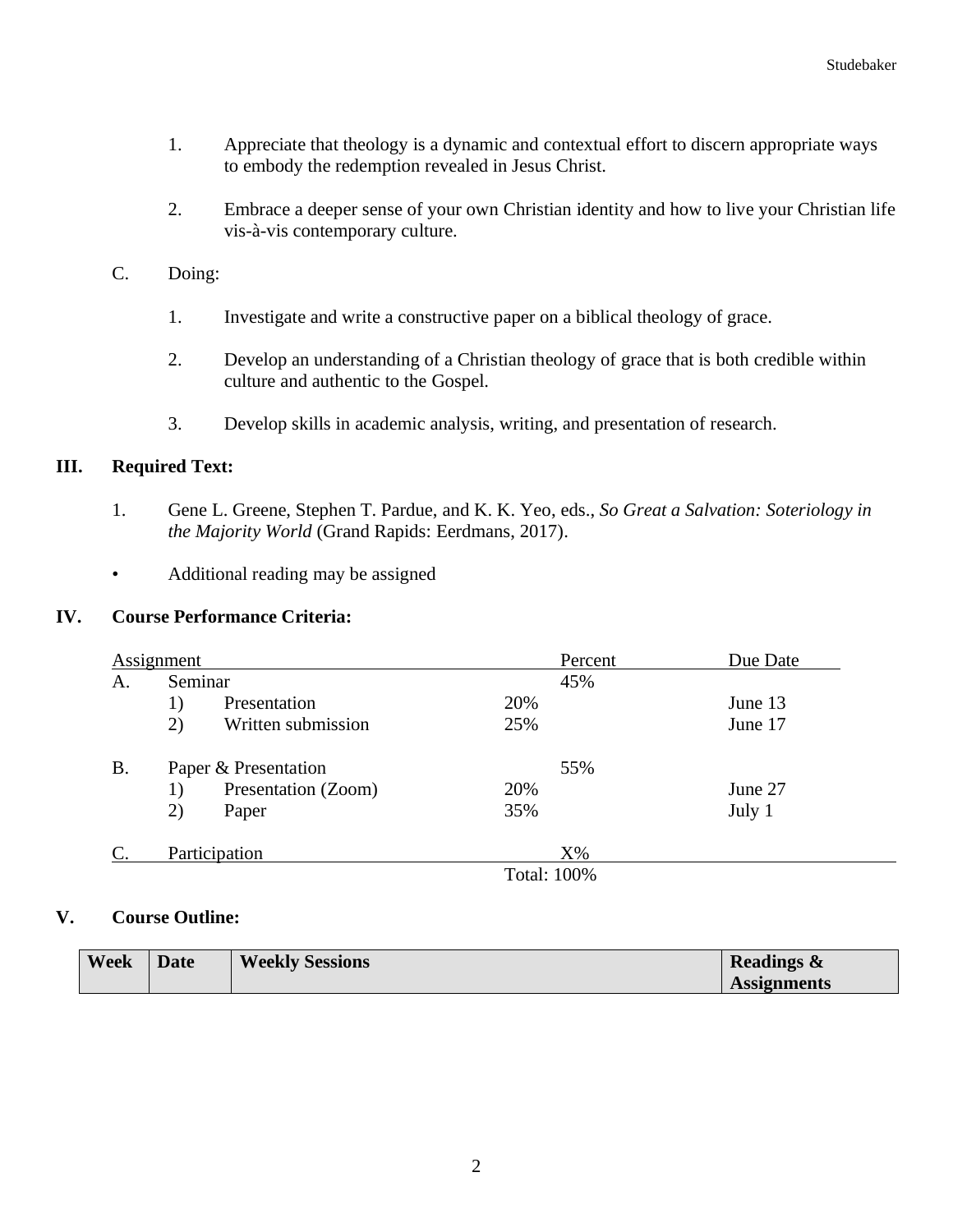| $\mathbf{1}$   | May 30  | Synchronous 1:00-2:50pm                                                                                          | Online                                                |                                                     |
|----------------|---------|------------------------------------------------------------------------------------------------------------------|-------------------------------------------------------|-----------------------------------------------------|
|                |         | • Our Stories of Grace                                                                                           | I. Biblical Theology of<br><b>Creation-Redemption</b> |                                                     |
|                |         | • Introduction to the Course                                                                                     |                                                       |                                                     |
| $\overline{2}$ | June 6  | Synchronous 1:00-2:50pm                                                                                          | <b>Online</b>                                         |                                                     |
|                |         | $\cdot$ Q & A on Biblical Theology<br>of Creation & Redemption<br>lecture                                        | III. Medieval theologies of<br>grace                  | • June 10, Biblical<br>Vision of Grace<br>Paper due |
|                |         | • Group discussion: Biblical<br>Vision of Grace                                                                  |                                                       |                                                     |
|                |         | II. Early church theology of<br>grace                                                                            |                                                       |                                                     |
| 3              | June 13 | Synchronous 1:00-2:50pm                                                                                          | Online                                                |                                                     |
|                |         | • MDiv/MTS: Share with the                                                                                       | IV. Grace and Contemporary                            | • June 17, So Great a<br>Salvation Blog due         |
|                |         | class So Great a Salvation<br><b>Blog</b>                                                                        | Issues                                                | $\bullet$ June 17, DPT                              |
|                |         | • DPT: seminar presentations                                                                                     | A. Human Identity $\&$<br>Activity (Imago Dei)        | seminar due                                         |
|                |         | <b>IV.</b> Protestant Theology<br>(e.g., justification,<br>sanctification,<br>evangelical atonement<br>theology) |                                                       |                                                     |
| 4              | June 20 | Synchronous 1:00-2:50pm                                                                                          | Online                                                |                                                     |
|                |         | $\cdot$ Q & A on identity & divine<br>image lecture                                                              | C. Theology of Religions                              |                                                     |
|                |         | <b>B.</b> Creation Care                                                                                          |                                                       |                                                     |
| 5              | June 27 | <b>Major Paper Presentations Synchronous 1:00-2:50pm</b>                                                         |                                                       | $\bullet$ July 1,<br>Paper/Project due              |
|                |         | Presenter                                                                                                        |                                                       |                                                     |
|                |         | 1.<br>2.                                                                                                         |                                                       |                                                     |
|                |         | 3.                                                                                                               |                                                       |                                                     |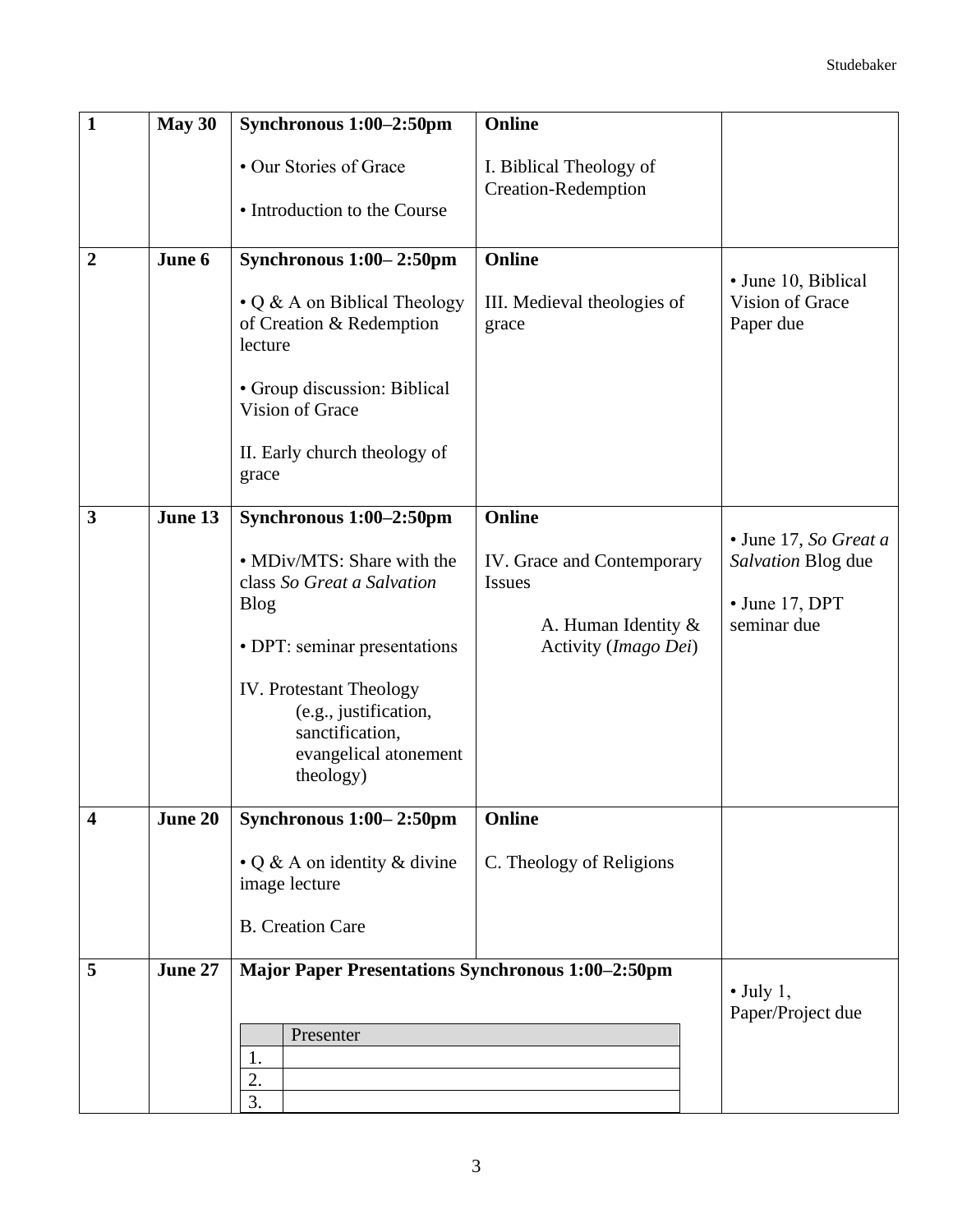| т.  |
|-----|
| J.  |
| O.  |
| . . |
| o.  |
|     |
|     |

### **VI. Assignment Descriptions:**

General Guidelines:

- Please submit course work in the appropriate folder on Avenue to Learn (A2L).
- I prefer Word docs rather than PDF. If you submit your work in PDF, comments may be limited.
- All assignments marked according to the Grading Criteria Form available on A2L.
- All papers and assignments should conform to (and will be marked according to) the MDC Style Guide (https://mcmasterdivinity.ca/resources-forms/mdc-style-guide/).
- A. Seminar:
	- 1. Purpose:

This assignment provides experience *preparing a seminar* for a church OR ministry leadership group. The preparation of the seminar also helps fulfill one of the requirements of the DPT Mastery Checklist.

2. Description:

• You will prepare a seminar on a topic related to topic of the class and your PLR research topic/project.

• The seminar should be geared to address either a church (lay) leadership or ministry leadership group. Thus, the content and the way it is developed should reflect the target audience.

• You can also use this assignment to investigate an area that will promote your research program. Consequently, the seminar can address the practice led topic that is the focus of your DPT studies. Thus, this assignment can provide the opportunity to investigate an area of theology and apply it to your area of practice led research.

- 3. Guidelines:
	- a. Research: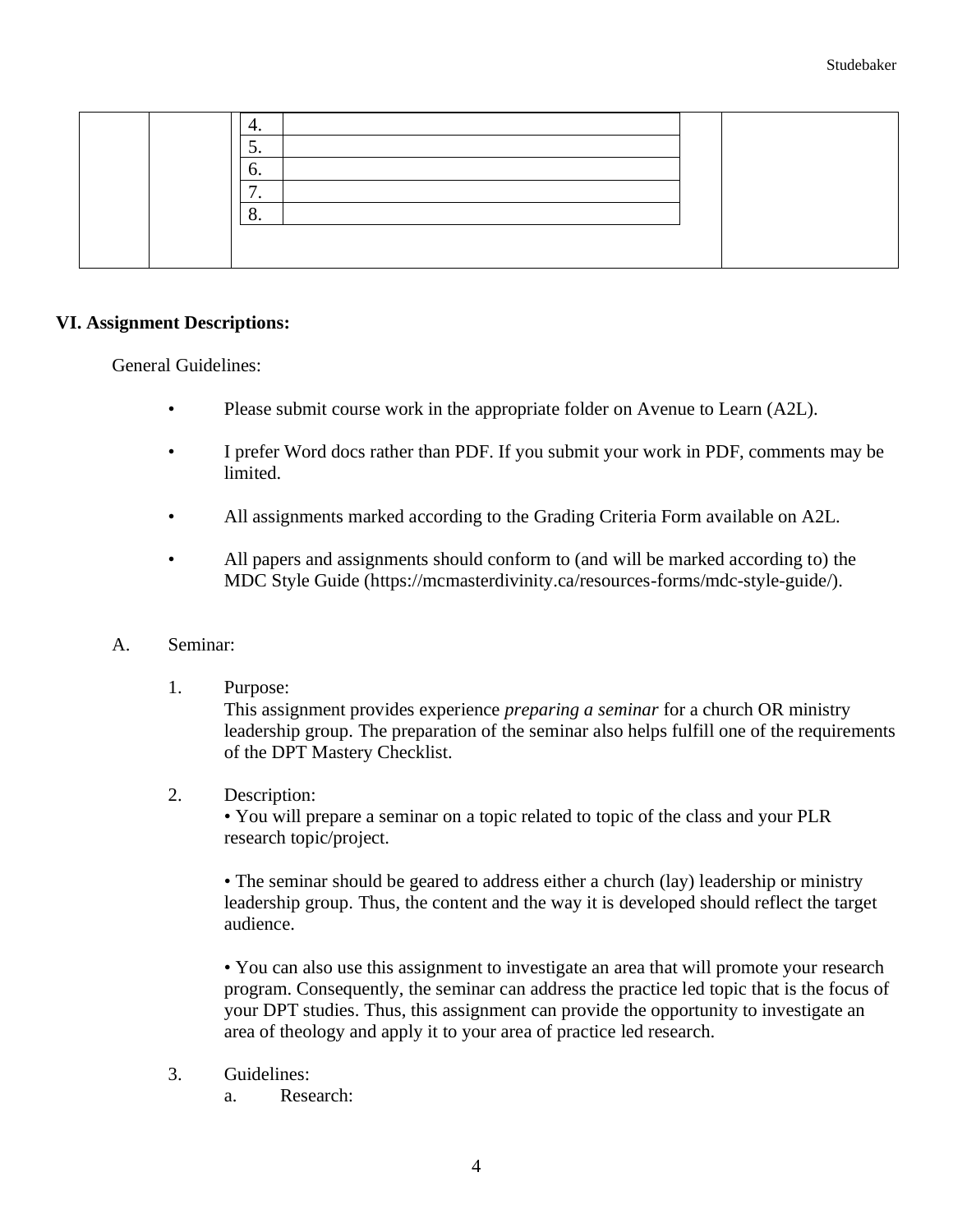- 1) Research for the seminar will account for part of the supplemental reading for DPT students.
- 2) Documentation of reading: Please provide an annotated bibliography of the reading consulted in the preparation of the seminar (the annotations for the texts should be about one paragraph—identify the key thesis and contributions of the text to your seminar).
- b. Seminar content:
	- 1) The seminar material should present and discuss the primary content points of the topic (or sub-topic).
	- 2) Handouts/outlines and PowerPoint/Prezi are helpful, but not required.
	- 3) Length: Develop the seminar content for a thirty- to forty-minute presentation.
- c. Synchronous Seminar presentation June 13:
	- 1) You will share a *summary* of your seminar.
	- 2) The presentation should introduce the . . . • Target audience,
		- Topic,
		- Why you chose it, and ...
		- Outline the topic's development in the seminar.
	- 3) Length of presentation is 15 to 20 minutes, which includes time for discussion.
- 4. Evaluation: Grading of the seminar and discussion session will be based on the following ...
	- a. Submitting a copy (electronic) of the:
		- Seminar notes (and any accompanying PowerPoint slides, etc.) and . . .
		- Annotated bibliography used to develop the seminar
	- b. Does the seminar accurately present and discuss the topic for the target audience?
	- c. Does the seminar engage in critical evaluation/discussion of the content?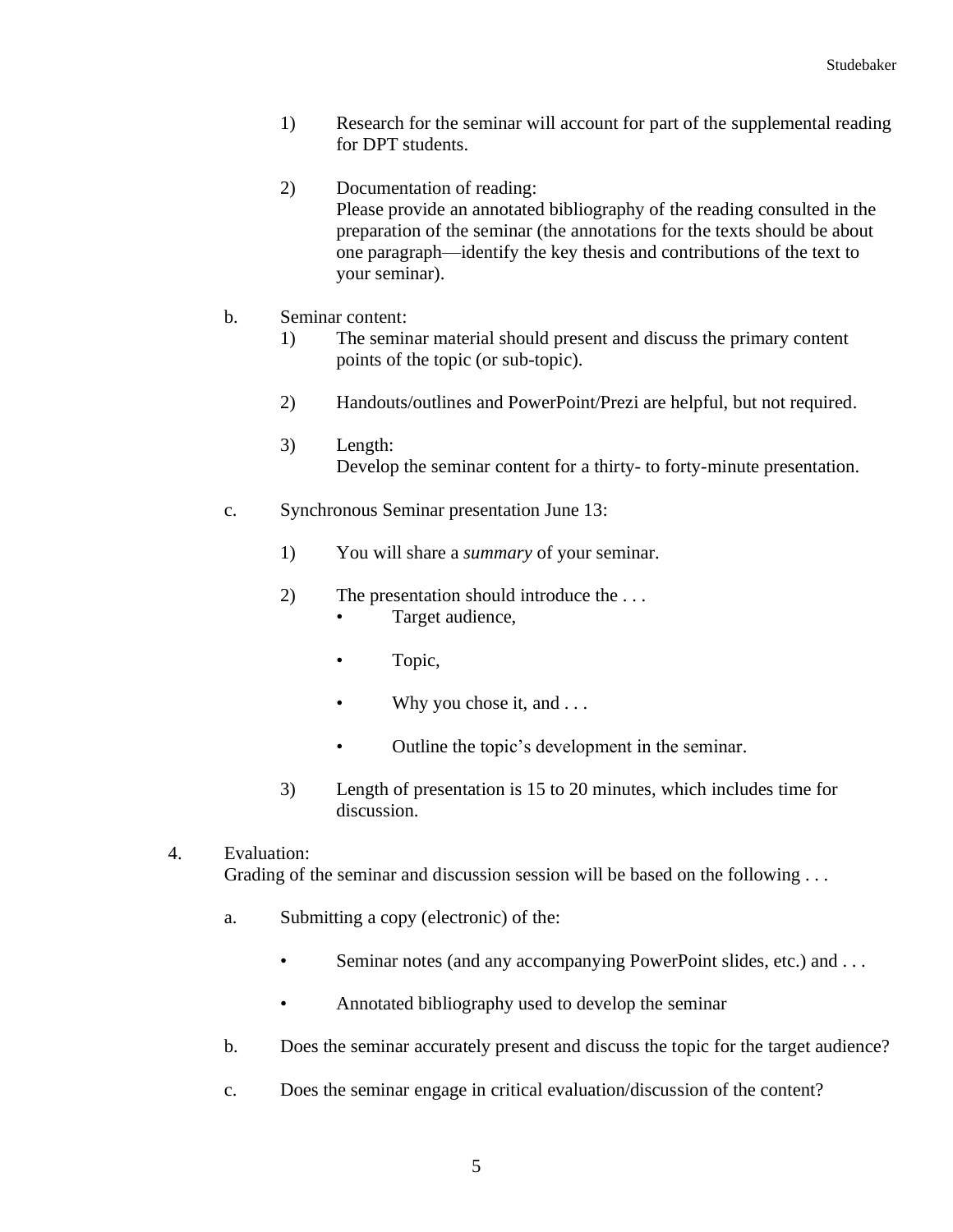- d. Does the seminar facilitate student discussion?
- 5. Due Date: Written submission due June 17.

### B. Paper and Presentation:

1. Purpose:

This assignment gives you experience writing article, essay, and chapter length papers and presenting research in an oral form similar to that performed at academic conferences.

2. Description:

You will *write* and *present* a thesis paper on a topic related to the topic of the course and your area of DPT practice led topic. I encourage you to investigate the issue from the perspective of your discipline and area(s) of research interest. You are encouraged to use the class as an opportunity to work on papers to:

- 1) Present at academic and/or professional society meetings and/or submit to journals for publication,
- 2) Develop material for presentation/application in your area of professional world,
- 3) Pursue dissertation research.

#### 3. Guidelines for the Paper:

The paper should include (description categories below correspond to those of the grading rubric) . . .

- a. Content and argument:
	- 1) Detail a clear thesis (the view that your paper supports).
		- Example of a thesis statement: The missional church movement, especially its emphasis on incarnational ministry, provides valuable insight for Christian leadership in a postmodern and post-Christian culture.

Note: The DPT practice led topic in this thesis statement is "Christian leadership in a postmodern and post-Christian culture."

- 2) Describe your topic.
- 3) Write an essay that coherently demonstrates your view.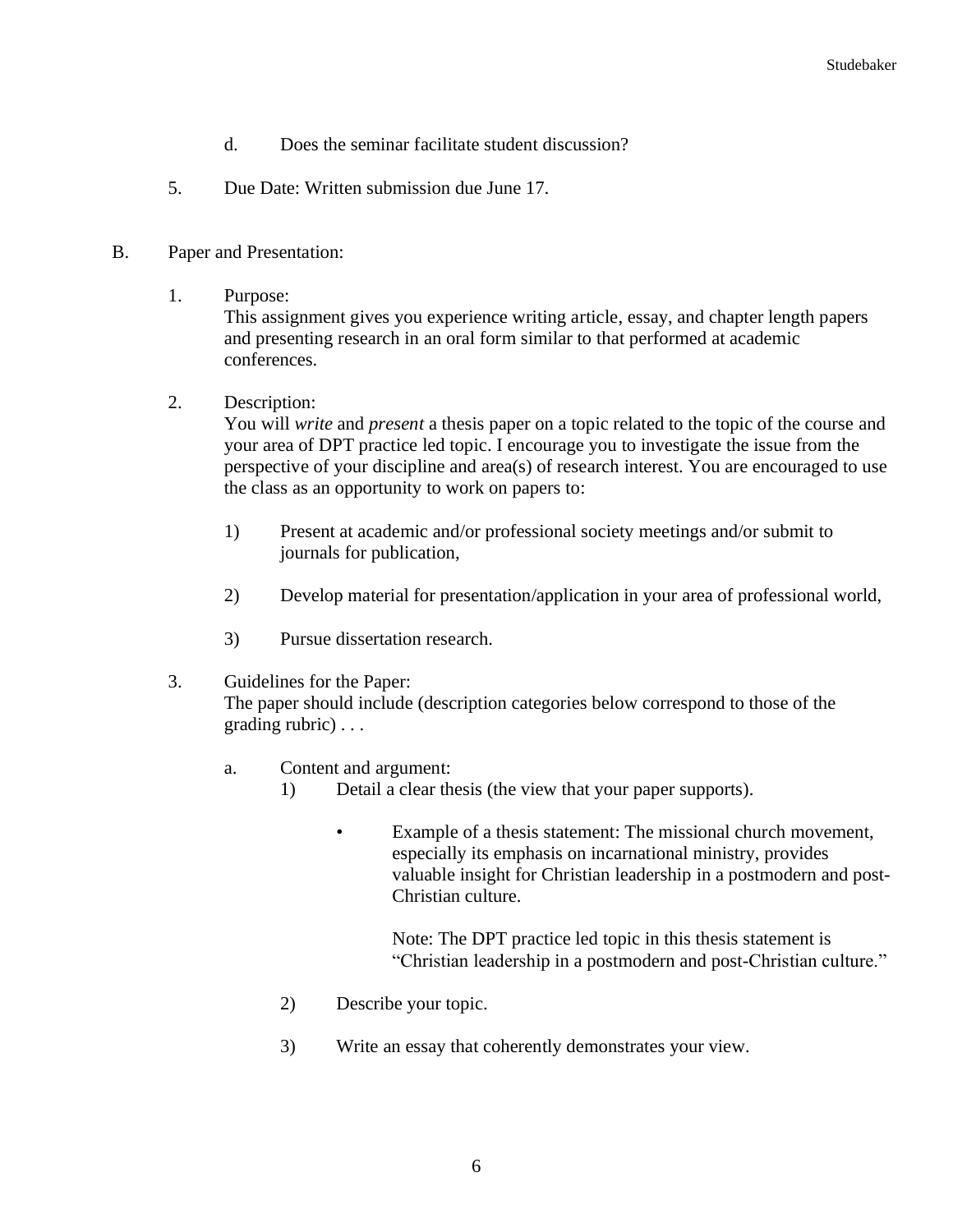- 4) Detail major alternatives and/or criticisms and interact with them vis-à-vis your view, where and when appropriate.
- b. Presentation:
	- 1) Write a stylistically clean and academic paper—e.g., you should avoid excessive first-person discourse, colloquialisms (academic differs from conversational voice), and passive voice (use active).
	- 2) Use and document a *minimum* of fifteen scholarly resources.
	- 3) Accurately document sources according to the MDC Style Guide (https://mcmasterdivinity.ca/resources-forms/mdc-style-guide/).
	- 4) Paper length: 20–25 pages. Not to exceed 7,000 words (including footnotes).
	- 5) Provide a bibliography (list only the books cited in the footnotes of the paper).
	- 6) Use footnotes.
- c. Due Date: July 1.

## **VII. Policies:**

A. Textbook Purchase:

All required textbooks for this class are available from the College's book, Room 145, McMaster Divinity College. Texts may be purchased on the first day of class. For advance purchase, you may contact READ On Bookstores, 304 The East Mall, Suite 100, Etobicoke, ON M9C 5K1: phone 416-620-2934; fax 416-622-2308; e-mail [books@readon.ca.](mailto:books@readon.ca) Other book services may also carry the texts.

B. Academic Honesty:

Academic dishonesty is a serious offence that may take any number of forms, including plagiarism, the submission of work that is not one's own or for which previous credit has been obtained, and/or unauthorized collaboration with other students. Academic dishonesty can result in severe consequences, e.g., failure of the assignment, failure of the course, a notation on one's academic transcript, and/or suspension or expulsion from the College.

Students are responsible for understanding what constitutes academic dishonesty. Please refer to the Divinity College Statement on Academic Honesty ~ <https://www.mcmasterdivinity.ca/programs/rules-regulations>

C. Gender Inclusive Language:

McMaster Divinity College uses inclusive language for human beings in worship services, student written materials, and all its publications. It is expected that inclusive language will be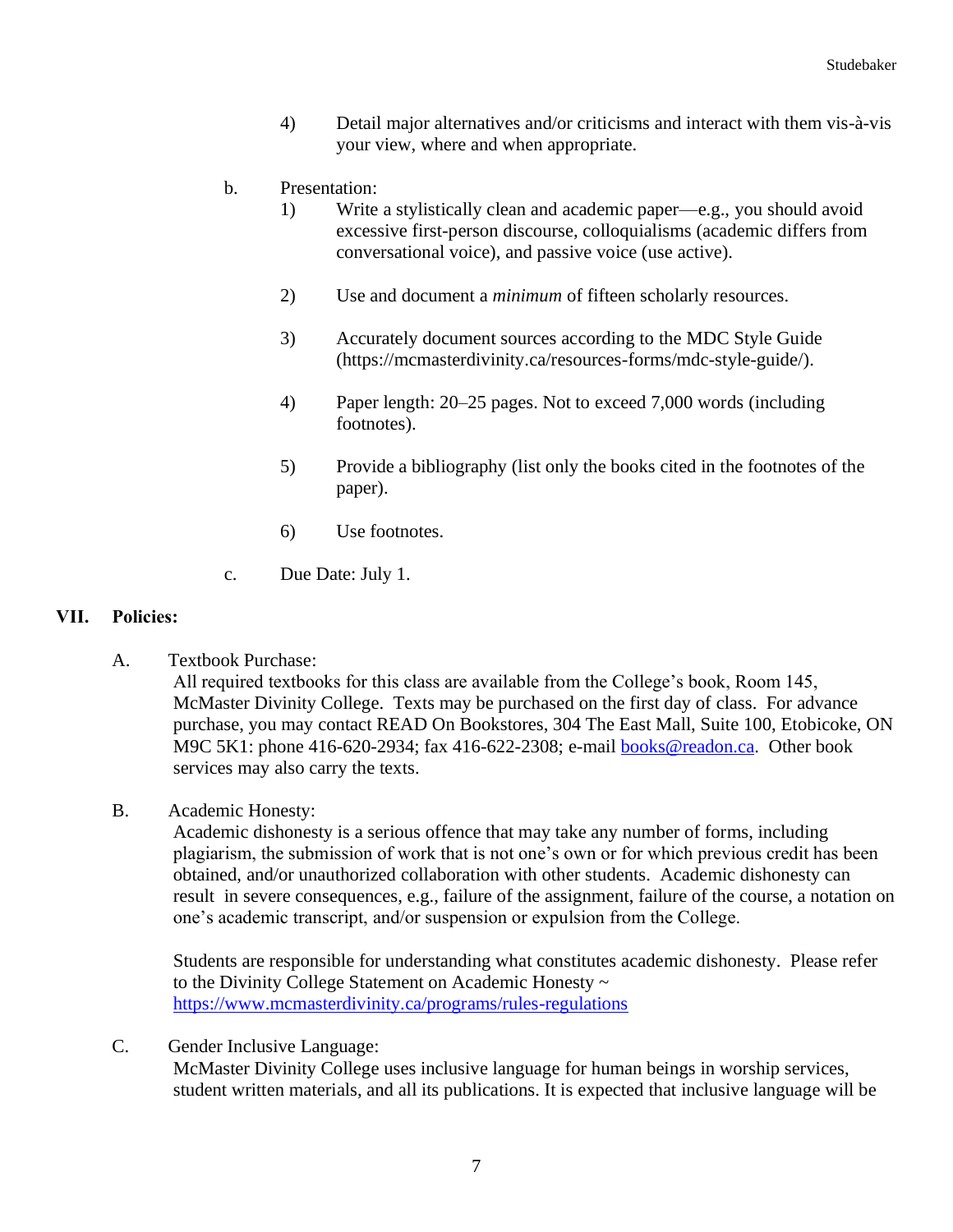used in chapel services and all MDC assignments. In reference to biblical texts, the integrity of the original expressions and the names of God should be respected, but you will need to use gender-inclusive language for humans, and you will need to quote from a gender-inclusive version such as the following: NRSV (1989), NCV (1991), TEV/GNB/GNT (1992), CEV (1995), NLT (1996), TNIV (2005), and the Common English Bible (CEB 2011).

D. Style:

All stylistic considerations (including but not limited to questions of formatting, footnotes, and bibliographic references) must conform to the McMaster Divinity College Style Guidelines for Essays and Theses. https://mcmasterdivinity.ca/resources-forms/mdc-style-guide/

Failure to observe appropriate form will result in grade reductions.

## **E. Late-Assignment and Exam Policy:**

- 1. Assignments are due at the beginning of class on the date specified in the syllabus.
- 2. Students take exams on the date and at the time scheduled in the syllabus.
- 3. Late assignments are reduced five percentage points for each day late (e.g., if the grade is 90 and it is one day late [after the beginning of class equals one day late], the grade will be reduced to 85).
- 4. Assignments and exams will be accepted without penalty after the specified date in the syllabus **only** in the case of an excused absence. If a student misses an exam or assignment submission due to a reason that he/she believes is excusable, then he/she must notify the instructor and schedule an exam date and/or late-assignment submission date within twenty-four hours of the beginning of the missed class session.
- 5. Assignments and exams will not be accepted late on the basis of the student's involvement with school-approved activities. If you are not able to be in class for an exam or assignment submission, then you must pre-arrange with the instructor to take the exam and/or submit the assignment before the scheduled date in the syllabus.

## **VIII. Bibliography**

- Alexander, Donald, ed. *Christian Spirituality: Five Views of Sanctification*. Downers Grove: InterVarsity Press, 1988.
- Bridges, Jerry. *Transforming Grace*. Colorado Springs: NavPress, 2017.

Cheng, Patrick S. *From Sin to Amazing Grace: Discovering the Queer Christ*. New York: Seabury, 2012.

Coffey, David. *Grace: The Gift of the Holy Spirit*. Milwaukee: Marquette University Press, 2011.'